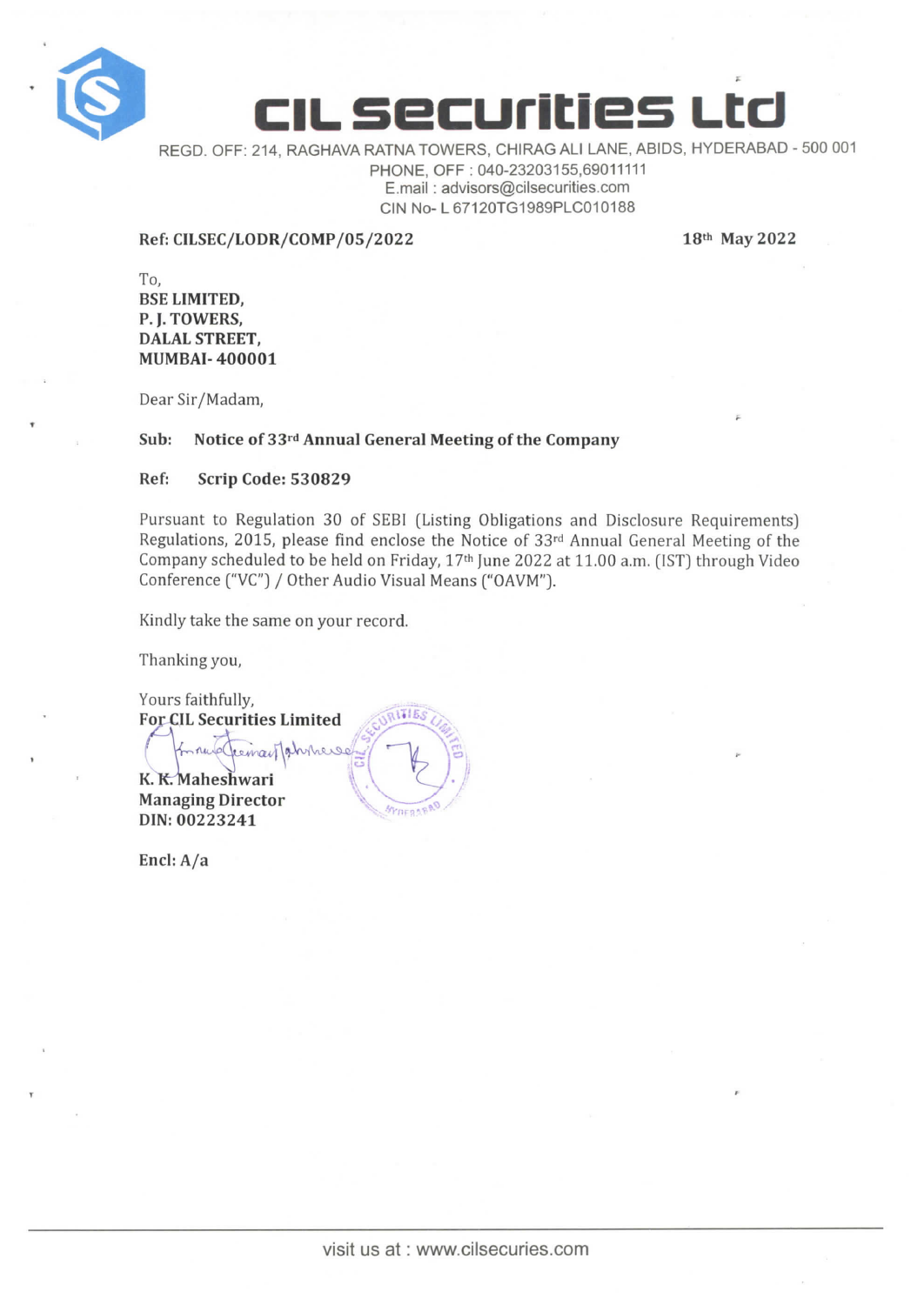# **NOTICE**

Notice is hereby given that the Thirty Third Annual General Meeting of CIL Securities Limited will be held on Friday, June 17, 2022 at 11.00 A.M. IST through Video Conferencing ("VC")/Other Audio Visual Means ("OAVM") to transact the following businesses:

# **Ordinary Business:**

1) To consider and adopt the Audited Financial Statement of the Company for the financial year ended March 31, 2022 and the reports of the Board of Directors and Auditors thereon and in this regard to consider and, if thought fit, to pass the following resolution as an Ordinary Resolution:

**"RESOLVED THAT** the Audited Financial Statement of the Company for the financial year ended March 31, 2022 and the reports of the Board of Directors and Auditors thereon, as circulated tothe members, be and are hereby considered and adopted."

2) To appoint Mr. Ashok Kumar Inani, who retires by rotation as a Director and in this regard, to consider, and if thought fit, to pass the following resolution as an Ordinary Resolution:

**"RESOLVED THAT** in accordance with the provisions of Section 152 and other applicable provisions of the Companies Act, 2013, Mr.Ashok Kumar Inani (DIN:00223069), who retires by rotation at this meeting, be and is hereby appointed as a Director of the Company."

3) To appoint Mrs.Pramila Maheshwari, who retires by rotation as a Director and in this regard, to consider and, if thought fit, to pass the following resolution as an Ordinary Resolution:

> **"RESOLVED THAT** in accordance with the provisions of Section 152 and other applicable provisions of the Companies Act, 2013, Mrs. Pramila Maheshwari (DIN: 00223430), who retires by rotation at this meeting, be and is hereby appointed as a Director of the Company."

4) To consider and, if thought fit, to pass the following resolution as an Ordinary Resolution:

> **"RESOLVED THAT** pursuant to the provisions of section 139 and 142 and other applicable provisions, if any, of the Companies Act, 2013, read with the Companies (Audit and Auditors) Rules, 2014 (including any statutory modifications or re-enactment thereof, for the time being in force), M/s.Ramkishore Jhawar and Associates, Chartered Accountants (FRN: 003016S), be and is hereby appointed as the Statutory Auditors of the Company for a term of five consecutive years from the conclusion of the 33rd Annual General Meeting till the conclusion of the 38th Annual General Meeting of the Companyat the remuneration as may be decided by the Board of Directors of the Company;

> **RESOLVED FURTHER THAT** the Board of Directors of the Company, be and is hereby authorised to do all acts, deeds, matters and things, necessary and expedient to give effect to the resolution."

## **SPECIAL BUSINESS:**

5) To consider and if thought fit, to pass the following resolution as a Special Resolution:

**"RESOLVED THAT** pursuant to the provisions of Sections 196,197, 198, 203 and other applicable provisions, if any, of the Companies Act, 2013 (the Act) read with Companies (Appointment and Remuneration of Managerial Personnel) Rules, 2014 and Schedule V of the Act, including any statutory modification and re-enactment thereof for the time being in force and subject to such other approvals, if any, as may be required, and based on the recommendations of the Nomination and Remuneration Committee, approval of the Members of the Company be and is hereby accorded to the reappointment of Mr. Ashok Kumar Inani (DIN: 00223069) as W holetime Director and CFO designated as Director-Finance/CFO of the Company for a further period of 2(two) years from November 03, 2022 to November 02, 2024 on the terms and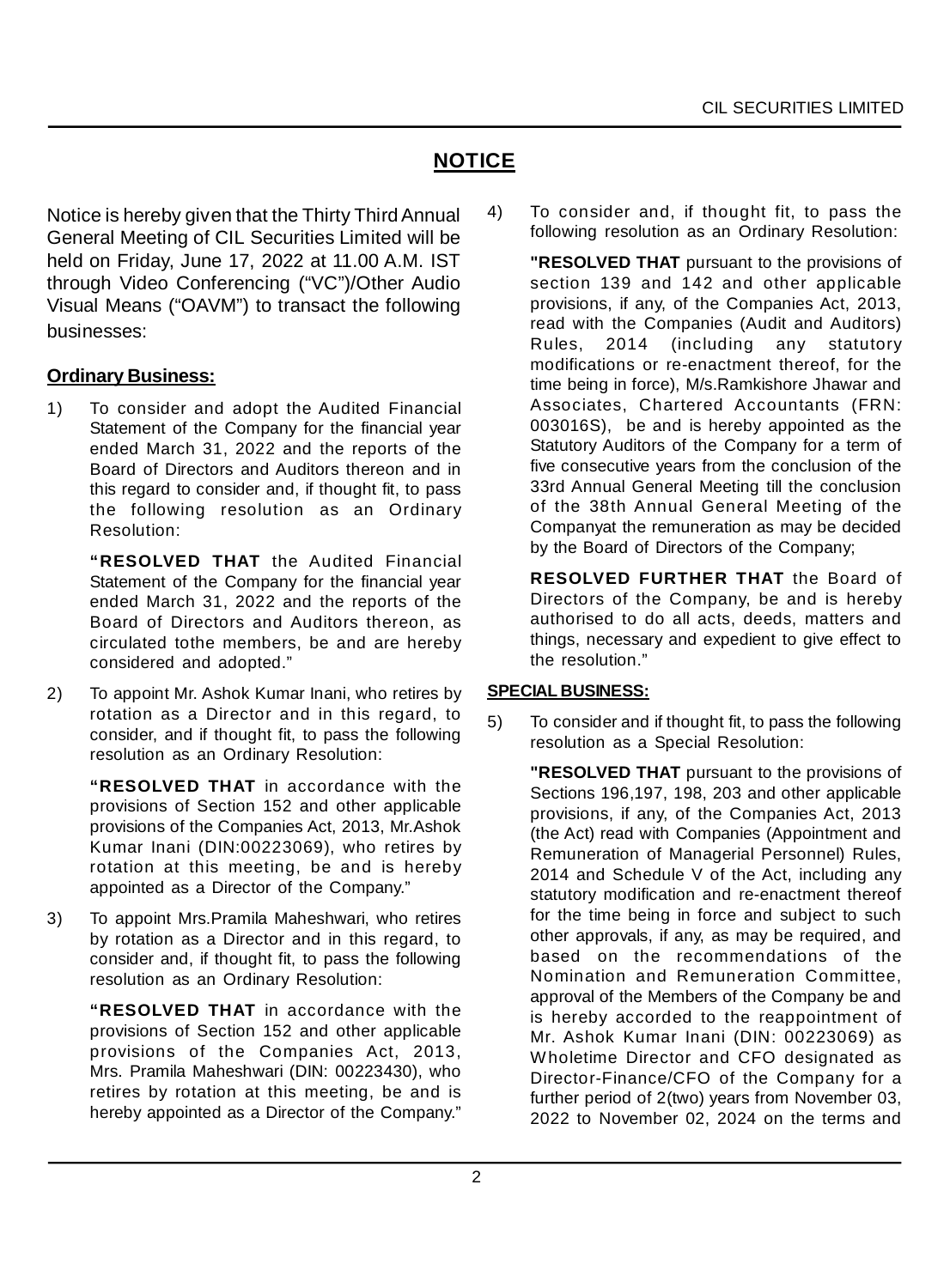conditions including remuneration and perquisites as contained in the draft Agreement, material terms of which are set out in the Explanatory Statement annexed hereto with liberty to the Board of Directors to alter and vary the terms and conditions in the said agreement as the Board of Directors may consider necessary, subject to the same not exceeding the limits specified under Schedule V to the Companies Act, 2013;

**RESOLVED FURTHER THAT** the Board of Directors of the Company be and is hereby authorized to do all such acts deeds and things and to execute all such documents, instruments and writings as may be required to give effect to the aforesaid resolution."

**214, Raghava Ratna Towers, Chirag Ali lane, Abids, Hyderabad-500 001**

**Place: Hyderabad K. K. Maheshwari**

**Registered office By Order of the Board of Directors of**

**Chairman & Managing Director DIN: 00223241**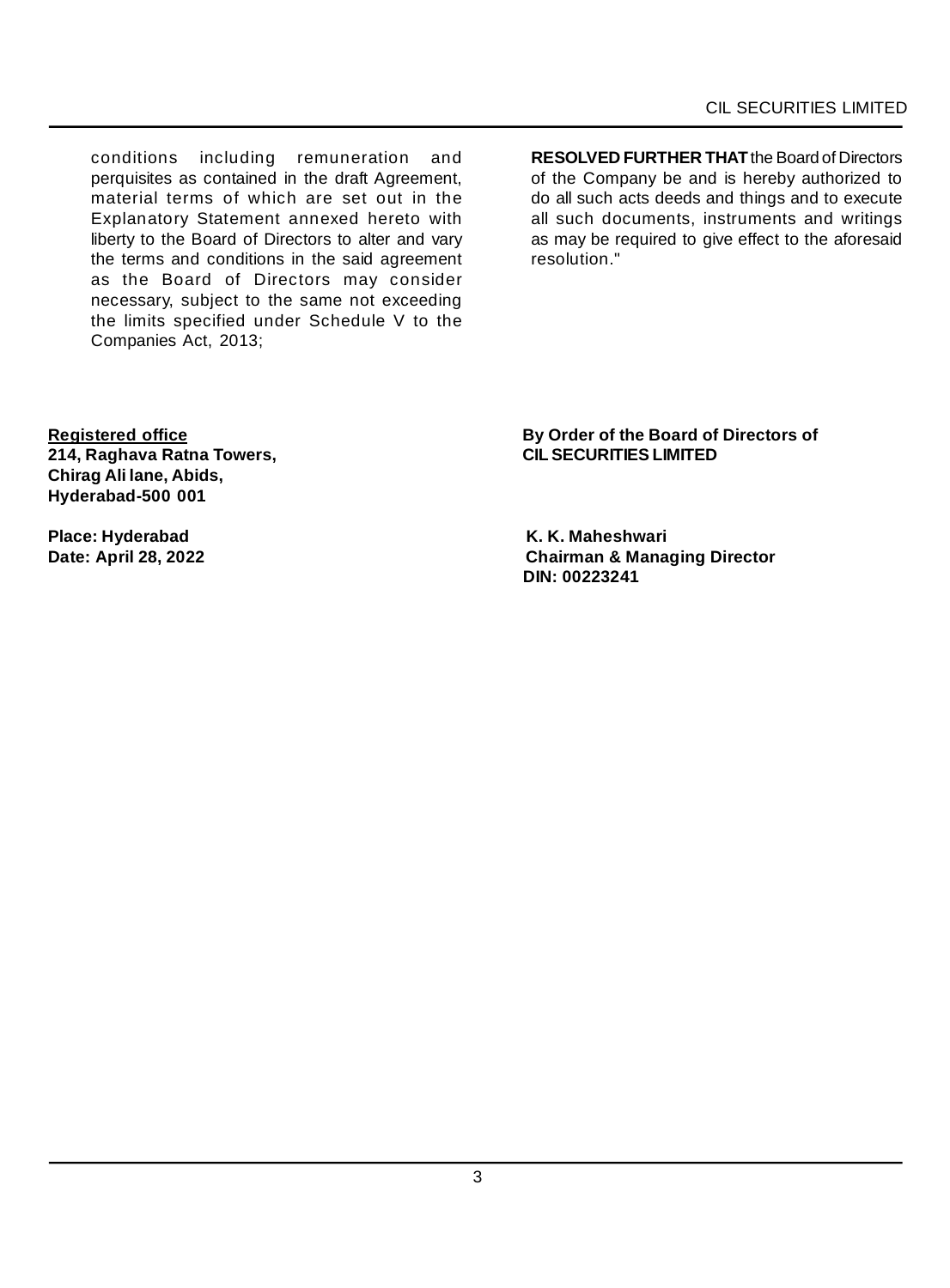# **NOTES:**

- 1. Pursuant to the General Circular nos. 14/2020, 17/ 2020, 20/2020, 21/2021, 02/2022 issued by the Ministry of Corporate Affairs("MCA") and Circular no. SEBI/HO/CFD/CMD1/CIR/P/2020/79, SEBI/HO/ CFD/CMD2/CIR/P/2021/11 and SEBI/HO/CFD/ CMD2/CIR/P/2022/62 issued by the SEBI (hereinafter collectively referred to as "the Circulars"), companies are allowed to hold AGM through VC, without the physical presence of members at a common venue. Hence, in compliance with the Circulars, the AGM of the Company is being held through VC. The registered office of the Company shall be deemed to be the venue for the AGM.
- 2. Pursuant to the provisions of Section 108 of the Companies Act, 2013 read with Rule 20 of the Companies (Management and Administration) Rules, 2014 (as amended) and Regulation 44 of SEBI (Listing Obligations and Disclosure Requirements) Regulations 2015 (as amended), and MCA Circulars dated April 08, 2020, April 13, 2020, May 05, 2020 and December 14, 2021, the Company is providing facility of remote e-voting to its Members in respect of the business to be transacted at the AGM. For this purpose, the Company has entered into an agreement with Central Depository Services (India) Limited (CDSL) for facilitating voting through electronic means, as the authorized e-Voting's agency. The facility of casting votes by a member using remote e-voting as well as the e-voting system on the date of the AGM will be provided by CDSL.
- 3. The Members can join the AGM in the VC/OAVM mode 15 minutes before and after the scheduled time of the commencement of the Meeting by following the procedure mentioned in the Notice. The facility of participation at the AGM through VC/ OAVM will be made available to atleast 1,000 members on first come first served basis. This will not include large Shareholders (Shareholders holding 2% or more shareholding), Promoters, Institutional Investors, Directors, Key Managerial Personnel, the Chairpersons of the Audit Committee, Nomination and Remuneration Committee and Stakeholders Relationship Committee, Auditors etc. who are allowed to attend the AGM without restriction on account of first come

first served basis.

- 4. The attendance of the Members attending the AGM through VC/OAVM will be counted for the purpose of ascertaining the quorum under Section 103 of the Companies Act, 2013.
- 5. The Explanatory Statement setting out all material facts pursuant to Section 102 of the Act with respect to the Special Business set out in the Notice, is annexed and forms part of the Notice.
- 6. Pursuant to the provisions of the Companies Act, 2013 ("Act") a Member entitled to attend and vote at the AGM is entitled to appoint a proxy to attend and vote on his / her behalf and the proxy need not be a Member of the Company. Since this AGM is being held pursuant to the MCA Circulars and SEBI Circulars through VC / OAVM, physical attendance of Members has been dispensed with. Accordingly, the facility for appointment of proxies by the Members will not be available for the AGM and hence the Proxy Form, Attendance Slip and route map of the AGM are not annexed to this Notice.
- 7. In case of joint holders, the Member whose name appears as the first holder in the order of names as per the Register of Members of the Company will be entitled to vote at the AGM.
- 8. In compliance with the aforesaid MCA Circulars and SEBI Circular Notice of the AGM along with the Annual Report for the financial year 2021-22 is being sent only through electronic mode to those Members whose email addresses are registered with the Company/ Depositories. The Notice calling the AGM has been uploaded on the website of the Company at www.cilsecurities.com. The Notice can also be accessed from the websites of the Stock Exchanges i.e. BSE Limited at www.bseindia.com. The AGM Notice is also disseminated on the website of CDSL (agency for providing the Remote e-Voting facility and e-voting system during the AGM) i.e. www.evotingindia.com.
- 9. Members are requested to note that the dividend remaining unclaimed for a continuous period of seven years from the date of transfer to the Company's Unpaid Dividend Account shall be transferred to the Investor Education and Protection Fund (IEPF). In addition, all equity shares in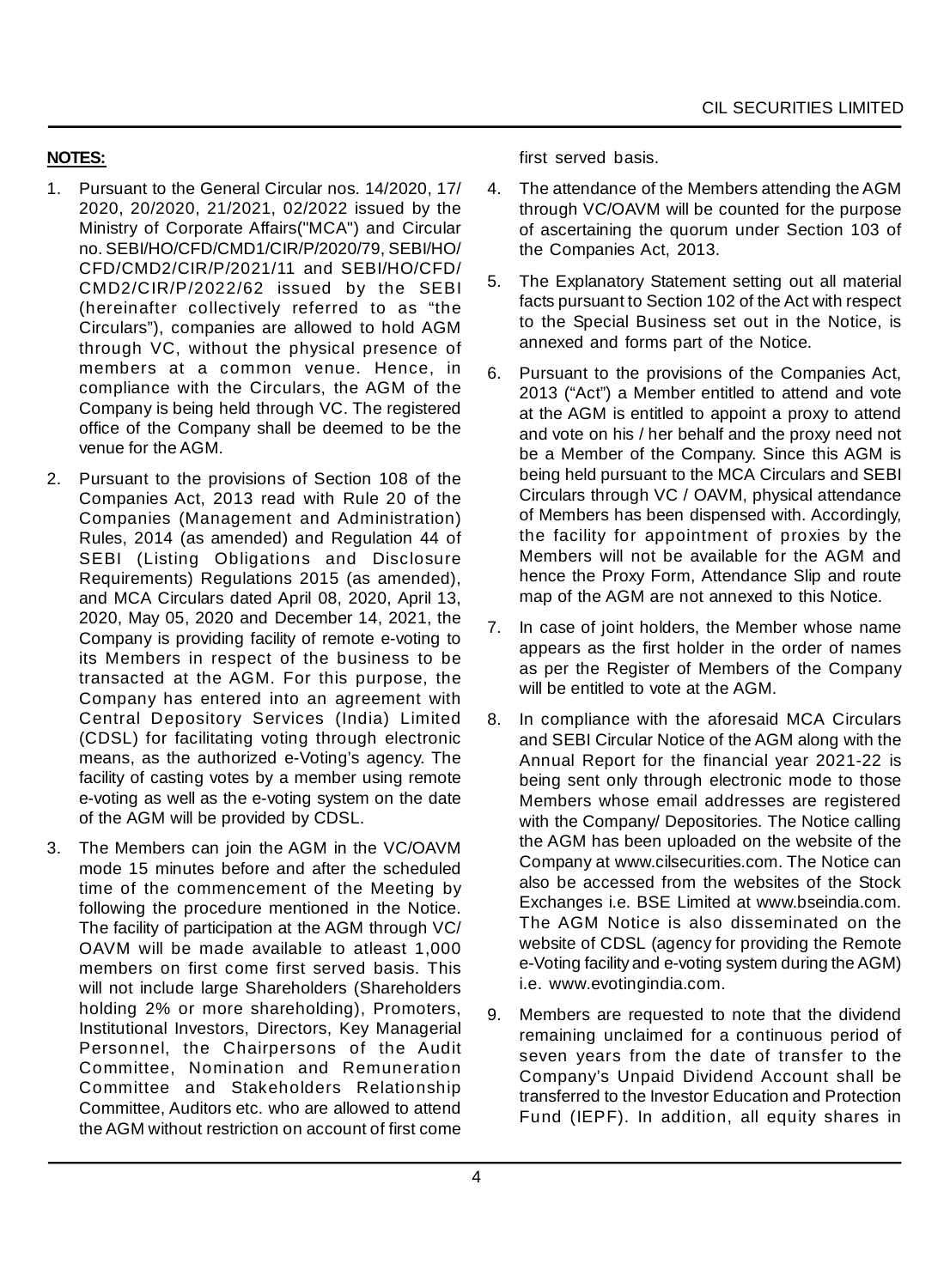respect of which dividend has not been claimed for seven consecutive years or more shall be transferred by the Company to demat account of the IEPF authority within a period of thirty days of such equity shares/dividend becoming due to be transferred to the IEPF. Accordingly, the Company would be transferring the Equity Shares and Final Dividend for the year ended March 31, 2015. In the event of transfer of equity shares and the unclaimed dividends to IEPF, Members are entitled to claim the same from IEPF authority by submitting an online application in the prescribed Form IEPF-5 available on the website www.iepf.gov.in and sending a physical copy of the same duly signed to the Company along with the requisite documents enumerated in Form IEPF-5. Members can file only one consolidated claim in a financial year as per the IEPF rules.

- 10. The Company has transferred the unpaid or unclaimed dividends declared up to financial years 2013-14 to the Investor Education and Protection Fund ("IEPF") established by the Central Government. Details of dividends so far transferred to the IEPF Authority are available on the website of IEPF Authority and the same can be accessed through the link: www.iepf.gov.in.
- 11. As per Regulation 40 of SEBI (LODR) Regulations, 2015, as amended, securities of listed companies can be transferred only in dematerialized form with effect from 1st April 2019, except in the case of request received for transmission or transposition of securities. In view of the this and to eliminate all risks associated with the physical shares and for ease of portfolio management, members holding shares in physical form are requested to consider converting their holdings in dematerialized form.
- 12. The Securities and Exchange Board of India ('SEBI') vide its circular dated November 03, 2021 read with circular dated December 14, 2021 has made it mandatory for the shareholders holding securities in physical form to furnish PAN, KYC and Nomination details to the Registrar and Transfer Agent ('RTA') of the Company.

The shareholders holding shares in physical form are requested to note that in case of failure to provide required documents and details as per aforesaid SEBI circular, all folios of such shareholders shall be frozen on or after April 01, 2023 by the RTA.

In view of the above, shareholders of the Company holding securities in physical form are requested to provide following documents/details to RTA:

- PAN;
- Nomination in Form No.SH-13 or submit declaration to 'Opt-out' in Form ISR-3;
- Contact details including Postal address with PIN code, Mobile Number, E-mail address;
- Bank Account details including Bank name and branch, Bank account number, IFS code;
- Specimen signature.

Any cancellation or change in nomination shall be provided in Form No.SH-14

All of above required documents/details shall be provided to Company at rta@cilsecurities.com and send the documents at the address of registered office of the company.

The shareholders can download the forms mentioned in SEBI circular from the website of the Company at www.cilsecurities.com

- 13. To support the "Green initiative", members who have not yet registered their email addresses are requested to register the same with their DP's in case the share are held by them in electronic form and with the Company/RTA if the share are held by them in physical form.
- 14. Members are requested to intimate changes, if any, pertaining to their Name, Postal Address, Email address, telephone/mobile numbers, PAN, Mandates, Nominations, PoA, Bank Details such as name of the bank, branch details, bank account number, MICR Code, IFSC Code etc. to their DP's in case the shares are held by them in electronic form and to the company if the shares are held in physical form.
- 15. The Register of Directors and Key Managerial Personnel and their shareholding maintained under Section 170 of the Act, the Register of Contracts or Arrangements in which the directors are interested, maintained under Section 189 of the Act, and the relevant documents referred to in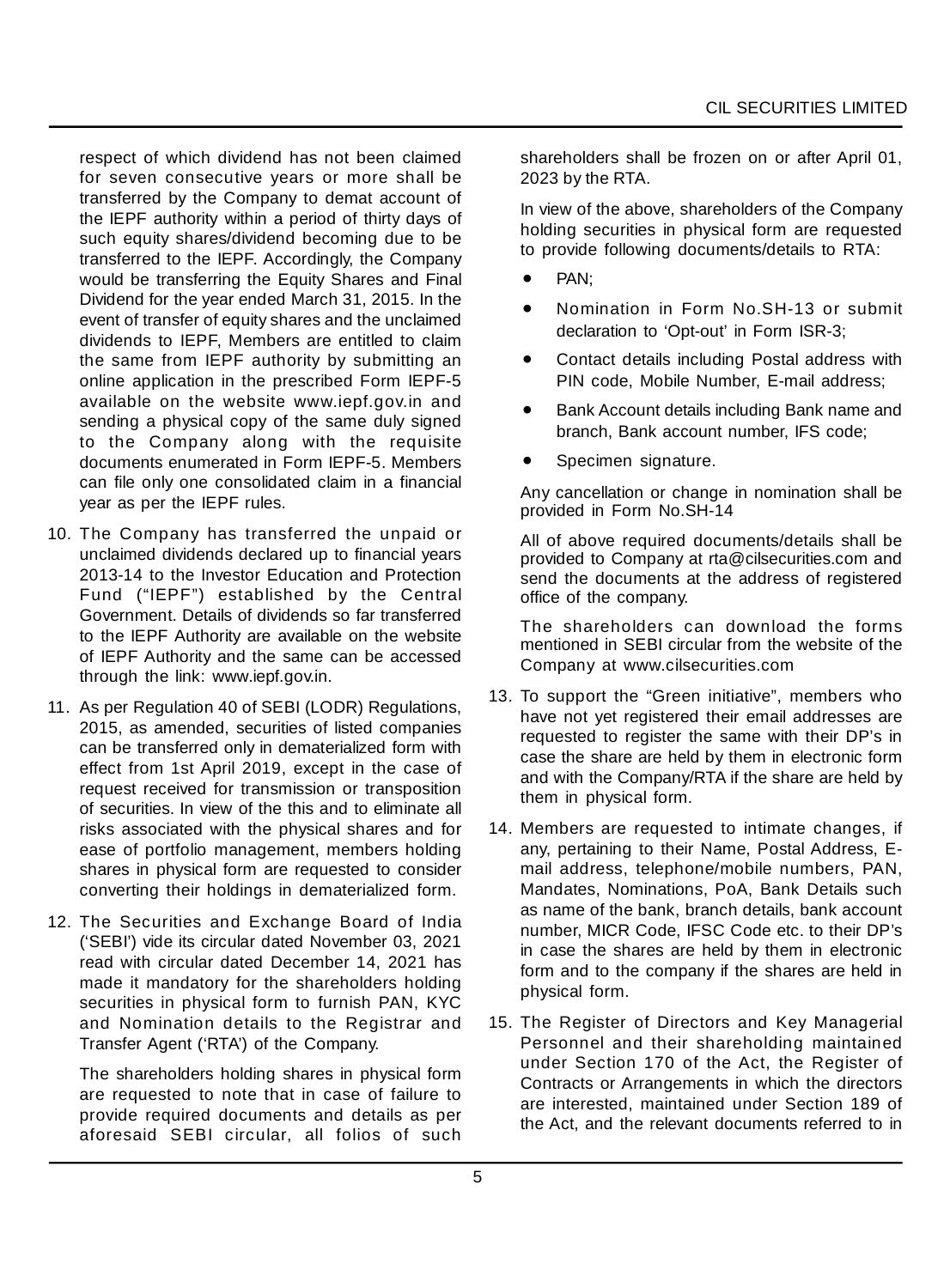the Notice will be available electronically for inspection by the members during the AGM. All documents referred to in the Notice will also be available electronically for inspection without any fee by the members from the date of circulation of this Notice up to the date of AGM. Members seeking to inspect such documents can send an email to secretary@cilsecurities.com.

16. The Board of Directors have appointed Mr. Thomas Joseph Lloyd, Practicing Advocate as the scrutinizer to scrutinize the voting during the Remote E-Voting and Venue Voting in a fair and transparent manner.

#### **INSTRUCTIONS FOR SHAREHOLDRES FOR REMOTE E-VOTING ARE AS UNDER:**

- (i) The voting period begins on 14.06.2022 at 10.00 A.M. (IST) and ends on 16.06.2022 at 5.00 P.M. (IST). During this period Shareholders of the Company, holding shares either in physical form or in dematerialized form, as on the cut-off date (record date) i.e.10.06.2022 may cast their vote electronically. The e-voting module shall be disabled by CDSL for voting thereafter.
- (ii) Shareholders who have already voted prior to the meeting date would not be entitled to vote at the meeting venue.
- (iii) Pursuant to SEBI Circular No. SEBI/HO/CFD/CMD/ CIR/P/2020/242 dated 09.12.2020, under Regulation 44 of Securities and Exchange Board of India (Listing Obligations and Disclosure Requirements) Regulations, 2015, listed entities are required to provide remote e-voting facility to its shareholders, in respect of all shareholders' resolutions. However, it has been observed that

the participation by the public non-institutional shareholders/retail shareholders is at a negligible level.

Currently, there are multiple e-voting service providers (ESPs) providing e-voting facility to listed entities in India. This necessitates registration on various ESPs and maintenance of multiple user IDs and passwords by the shareholders.

In order to increase the efficiency of the voting process, pursuant to a public consultation, it has been decided to enable e-voting to all the demat account holders, by way of a single login credential, through their demat accounts/websites of Depositories/Depository Participants. Demat account holders would be able to cast their vote without having to register again with the ESPs, thereby, not only facilitating seamless authentication but also enhancing ease and convenience of participating in e-voting process.

(iv) In terms of SEBI circular no. SEBI/HO/CFD/CMD/ CIR/P/2020/242 dated December 9, 2020 on e-Voting facility provided by Listed Companies, Individual shareholders holding securities in demat mode are allowed to vote through their demat account maintained with Depositories and Depository Participants. Shareholders are advised to update their mobile number and email Id in their demat accounts in order to access e-Voting facility.

Pursuant to abovesaid SEBI Circular, Login method for e-Voting and joining virtual meetings for Individual shareholders holding securitiesin Demat mode is given below:

| Type of<br>shareholders                                                            | <b>Login Method</b>                                                                                                                                                                                                                                                                                                                                                                                                                                                                                                                       |
|------------------------------------------------------------------------------------|-------------------------------------------------------------------------------------------------------------------------------------------------------------------------------------------------------------------------------------------------------------------------------------------------------------------------------------------------------------------------------------------------------------------------------------------------------------------------------------------------------------------------------------------|
| Individual<br>Shareholders holding<br>securities in Demat<br>mode with <b>CDSL</b> | 1. Users who have opted for CDSL Easi/Easiest facility, can login through their existing<br>user id and password. Option will be made available to reach e-Voting page<br>without any further authentication. The URL for users to login to Easi/ Easiest are<br>https://web.cdslindia.com/myeasi/home/login or visit www.cdslindia.com and click<br>on Login icon and select New System Myeasi.                                                                                                                                          |
|                                                                                    | 2. After successful login the Easi/Easiest user will be able to see the e-Voting option<br>for eligible companies where the evoting is in progress as per the information<br>provided by company. On clicking the evoting option, the user will be able to see e-<br>Voting page of the e-Voting service provider for casting your vote during the remote<br>e-Voting period or joining virtual meeting & voting during the meeting. Additionally,<br>there is also links provided to access the system of all e-Voting Service Providers |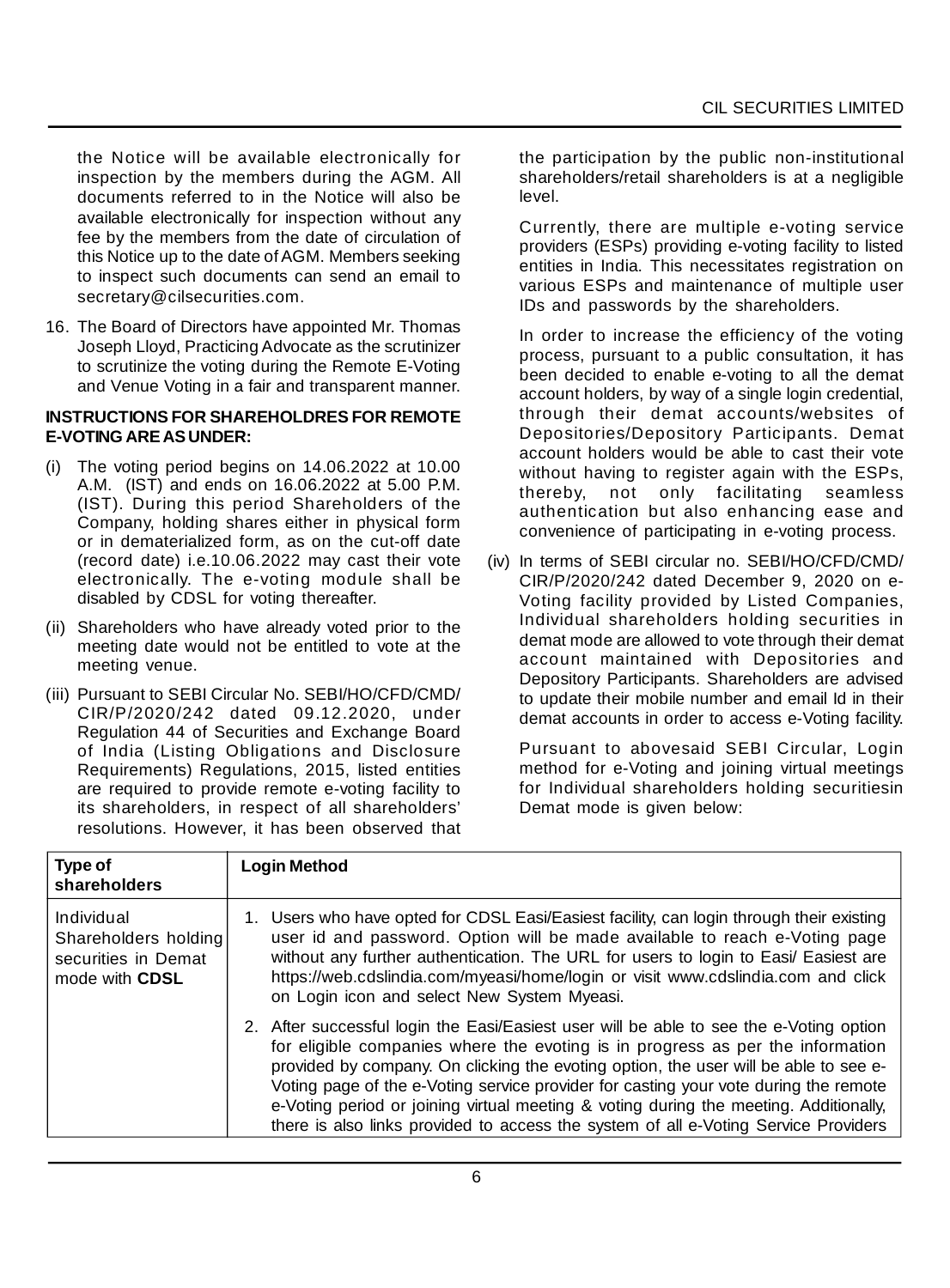|                                                                                                                                        | i.e. CDSL/NSDL/KARVY/LINKINTIME, so that the user can visit the e-Voting service<br>providers' website directly.                                                                                                                                                                                                                                                                                                                                                                                                                                                                                                                                                                                                                                                                                                                                                                                         |  |
|----------------------------------------------------------------------------------------------------------------------------------------|----------------------------------------------------------------------------------------------------------------------------------------------------------------------------------------------------------------------------------------------------------------------------------------------------------------------------------------------------------------------------------------------------------------------------------------------------------------------------------------------------------------------------------------------------------------------------------------------------------------------------------------------------------------------------------------------------------------------------------------------------------------------------------------------------------------------------------------------------------------------------------------------------------|--|
|                                                                                                                                        | 3. If the user is not registered for Easi/Easiest, option to register is available at https:/<br>/web.cdslindia.com/myeasi/ Registration/ EasiRegistration.                                                                                                                                                                                                                                                                                                                                                                                                                                                                                                                                                                                                                                                                                                                                              |  |
|                                                                                                                                        | 4. Alternatively, the user can directly access e-Voting page by providing Demat Account<br>Number and PAN No. from a e-Voting link available on www.cdslindia.com home<br>page. The system will authenticate the user by sending OTP on registered Mobile<br>& Email as recorded in the Demat Account. After successful authentication, user<br>will be able to see the e-Voting option where the evoting is in progress and also<br>able to directly access the system of all e-Voting Service Providers.                                                                                                                                                                                                                                                                                                                                                                                               |  |
| Individual<br>Shareholders holding<br>securities in Demat<br>mode with <b>NSDL</b>                                                     | 1. If you are already registered for NSDL IDeAS facility, please visit the e-Services<br>website of NSDL. Open web browser by typing the following URL: https://<br>eservices.nsdl.com either on a Personal Computer or on a mobile. Once the<br>home page of e-Services is launched, click on the "Beneficial Owner" icon under<br>"Login" which is available under 'IDeAS' section. A new screen will open. You will<br>have to enter your User ID and Password. After successful authentication, you will<br>be able to see e-Voting services. Click on "Access to e-Voting" under e-Voting<br>services and you will be able to see e-Voting page. Click on company name or e-<br>Voting service provider name and you will be re-directed to e-Voting service provider<br>website for casting your vote during the remote e-Voting period or joining virtual<br>meeting & voting during the meeting. |  |
|                                                                                                                                        | 2. If the user is not registered for IDeAS e-Services, option to register is available at<br>https://eservices.nsdl.com. Select "Register Online for IDeAS "Portal or click<br>at<br>https://eservices.nsdl.com/SecureWeb/IdeasDirectReg.jsp.                                                                                                                                                                                                                                                                                                                                                                                                                                                                                                                                                                                                                                                            |  |
|                                                                                                                                        | 3. Visit the e-Voting website of NSDL. Open web browser by typing the following URL:<br>https://www.evoting.nsdl.com/ either on a Personal Computer or on a mobile.<br>Once the home page of e-Voting system is launched, click on the icon "Login"<br>which is available under 'Shareholder/Member' section. A new screen will open.<br>You will have to enter your User ID (i.e. your sixteen digit demat account number<br>hold with NSDL), Password/OTP and a Verification Code as shown on the screen.<br>After successful authentication, you will be redirected to NSDL Depository site<br>wherein you can see e-Voting page. Click on company name or e-Voting service<br>provider name and you will be redirected to e-Voting service provider website for<br>casting your vote during the remote e-Voting period or joining virtual meeting &<br>voting during the meeting.                    |  |
| Individual<br>Shareholders<br>(holding securities in<br>demat mode)<br>login through their<br><b>Depository</b><br><b>Participants</b> | You can also login using the login credentials of your demat account through your<br>Depository Participant registered with NSDL/CDSL for e-Voting facility. After Successful<br>login, you will be able to see e-Voting option. Once you click on e-Voting option, you will<br>be redirected to NSDL/CDSL Depository site after successful authentication, wherein<br>you can see e-Voting feature. Click on company name or e-Voting service provider<br>name and you will be redirected to e-Voting service provider website for casting your<br>vote during the remote e-Voting period or joining virtual meeting & voting during the<br>meeting.                                                                                                                                                                                                                                                    |  |

**Important note:** Members who are unable to retrieve User ID/ Password are advised to use Forget User ID and Forget Password option available at above mentioned website.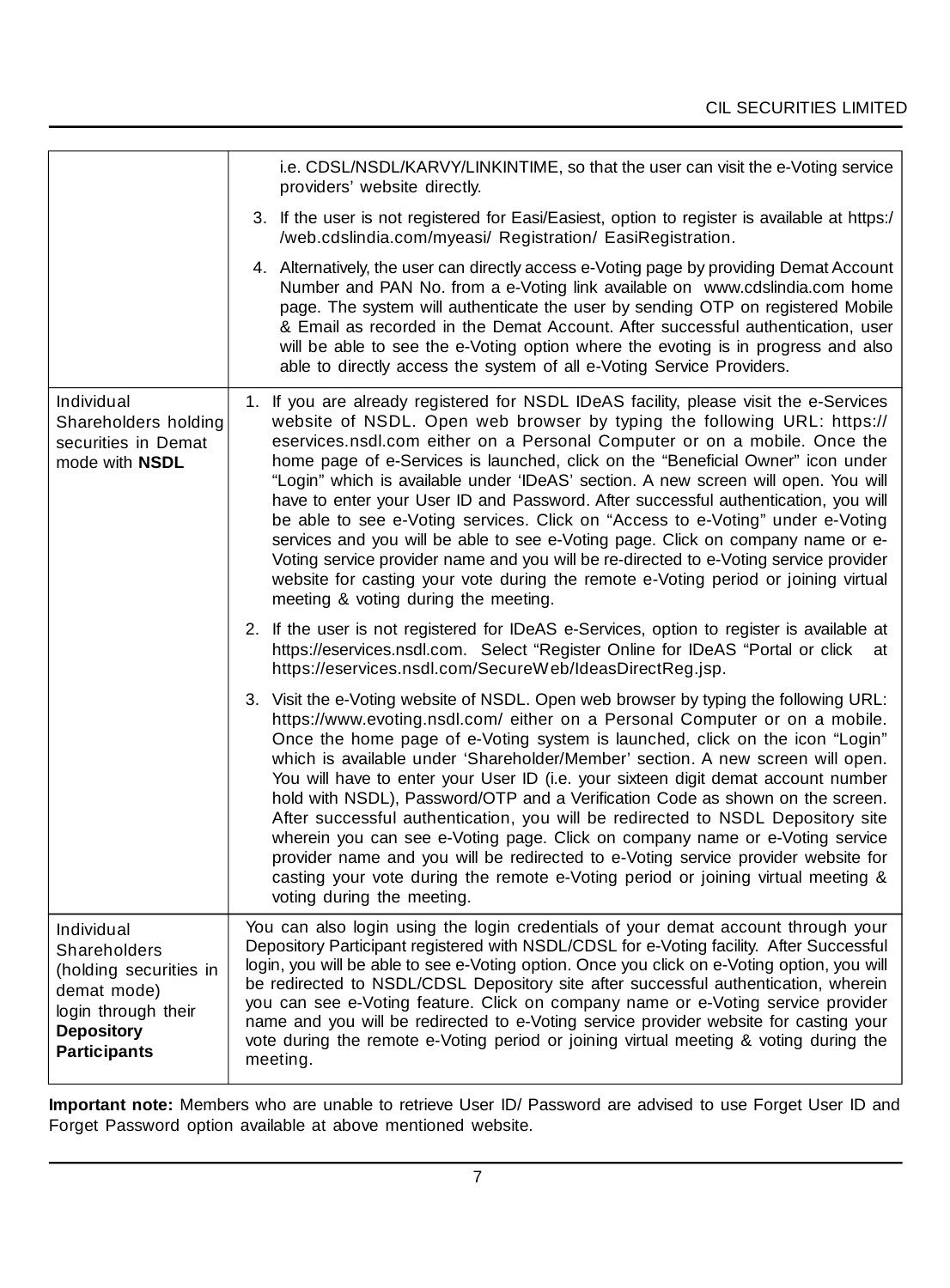**Helpdesk for Individual Shareholders holding securities in demat mode for any technical issues related to login through Depository i.e. CDSL and NSDL**

| Login type                                                                         | <b>Helpdesk details</b>                                                                                                                                                             |
|------------------------------------------------------------------------------------|-------------------------------------------------------------------------------------------------------------------------------------------------------------------------------------|
| Individual<br>Shareholders holding<br>securities in Demat<br>mode with <b>CDSL</b> | Members facing any technical issue in login can contact CDSL helpdesk by sending<br>a request at helpdesk evoting @cdslindia.com or contact at 022-23058738 and 022-<br>23058542-43 |
| Individual<br>Shareholders holding<br>securities in Demat<br>mode with <b>NSDL</b> | Members facing any technical issue in login can contact NSDL helpdesk by sending<br>a request at evoting@nsdl.co.in or call at toll free no.: 1800 1020 990 and 1800 22 44<br>30    |

- (v) Login method for e-Voting and joining virtual meeting for shareholders other than individual shareholders holding in Demat form & physical shareholders.
	- 1) The shareholders should log on to the e-voting website www.evotingindia.com.
	- 2) Click on "Shareholders" module.
	- 3) Now enter your User ID
		- a. For CDSL: 16 digits beneficiary ID,
		- b. For NSDL: 8 Character DP ID followed by 8 Digits Client ID,
		- c. Shareholders holding shares in Physical Form should enter Folio Number registered with the Company.
	- 4) Next enter the Image Verification as displayed and Click on Login.
	- 5) If you are holding shares in demat form and had logged on to www.evotingindia.com and voted on an earlier e-voting of any company, then your existing password is to be used.
	- 6) If you are a first-time user follow the steps given below:

|                                              | For Shareholders holding shares in Demat Form other than individual and Physical<br><b>Form</b>                                                                                          |
|----------------------------------------------|------------------------------------------------------------------------------------------------------------------------------------------------------------------------------------------|
| <b>PAN</b>                                   | Enter your 10 digit alpha-numeric *PAN issued by Income Tax Department (Applicable<br>for both demat shareholders as well as physical shareholders)                                      |
|                                              | Shareholders who have not updated their PAN with the Company/Depository<br>Participant are requested to use the sequence number sent by Company/RTA<br>or contact Company/RTA.           |
| Dividend Bank<br>Details<br>OR Date of Birth | Enter the Dividend Bank Details or Date of Birth (in dd/mm/yyyy format) as recorded in<br>your demat account or in the company records in order to login.                                |
| (DOB)                                        | If both the details are not recorded with the depository or company, please<br>enter the member id / folio number in the Dividend Bank details field as<br>mentioned in instruction (v). |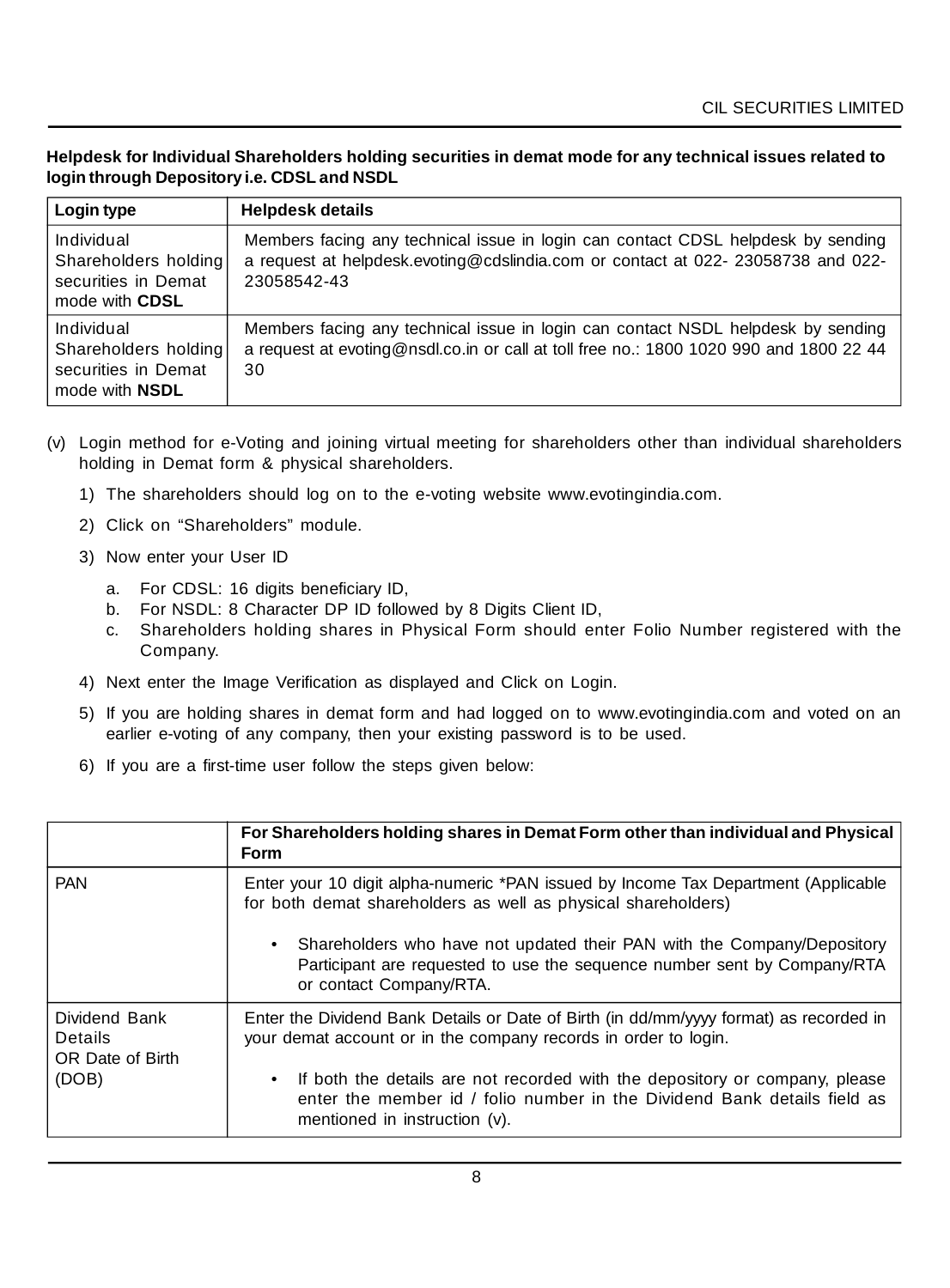- (vi) After entering these details appropriately, click on "SUBMIT" tab.
- (vii) Shareholders holding shares in physical form will then directly reach the Company selection screen. However, shareholders holding shares in demat form will now reach 'Password Creation' menu wherein they are required to mandatorily enter their login password in the new password field. Kindly note that this password is to be also used by the demat holders for voting for resolutions of any other company on which they are eligible to vote, provided that company opts for e-voting through CDSL platform. It is strongly recommended not to share your password with any other person and take utmost care to keep your password confidential.
- (viii)For shareholders holding shares in physical form, the details can be used only for e-voting on the resolutions contained in this Notice.
- (ix) Click on the EVSN (220514001) for CIL Securities Limited.
- (x) On the voting page, you will see "RESOLUTION DESCRIPTION" and against the same the option "YES/NO" for voting. Select the option YES or NO as desired. The option YES implies that you assent to the Resolution and option NO implies that you dissent to the Resolution.
- (xi) Click on the "RESOLUTIONS FILE LINK" if you wish to view the entire Resolution details.
- (xii) After selecting the resolution, you have decided to vote on, click on "SUBMIT". A confirmation box will be displayed. If you wish to confirm your vote, click on "OK", else to change your vote, click on "CANCEL" and accordingly modify your vote.
- (xiii)Once you "CONFIRM" your vote on the resolution, you will not be allowed to modify your vote.
- (xiv) You can also take a print of the votes cast by clicking on "Click here to print" option on the Voting page.
- (xv) If a demat account holder has forgotten the login password, then enter the User ID and the image verification code and click on Forgot Password & enter the details as prompted by the system.

#### (xvi) **Facility for Non – Individual Shareholders and Custodians –Remote Voting**

- Non-Individual shareholders (i.e. other than Individuals, HUF, NRI etc.) and Custodians are required to log on to www.evotingindia.com and register themselves in the "Corporates" module.
- A scanned copy of the Registration Form bearing the stamp and sign of the entity should be emailed to helpdesk.evoting@cdslindia.com.
- After receiving the login details a Compliance User should be created using the admin login and password. The Compliance User would be able to link the account(s) for which they wish to vote on.
- The list of accounts linked in the login should be mailed to helpdesk.evoting@cdslindia.com and on approval of the accounts they would be able to cast their vote.
- A scanned copy of the Board Resolution and Power of Attorney (POA) which they have issued in favour of the Custodian, if any, should be uploaded in PDF format in the system for the scrutinizer to verify the same.
- Alternatively Non Individual shareholders are required to send the relevant Board Resolution/ Authority letter etc. together with attested specimen signature of the duly authorized signatory who are authorized to vote, to the Scrutinizer and to the Company at the email address viz; secretary@cilsecurities.com and llyod159@rediffmail.com, if they have voted from individual tab & not uploaded same in the CDSL e-voting system for the scrutinizer to verify the same.

#### **INSTRUCTIONS FOR SHAREHOLDERS ATTENDING THE AGM THROUGH VC/OAVM & E-VOTING DURING MEETING ARE AS UNDER:**

- i. The procedure for attending meeting & e-Voting on the day of the AGM is same as the instructions mentioned above for Remote e-voting.
- ii. The link for VC/OAVM to attend meeting will be available where the EVSN of Company will be displayed after successful login as per the instructions mentioned above for Remote e-voting.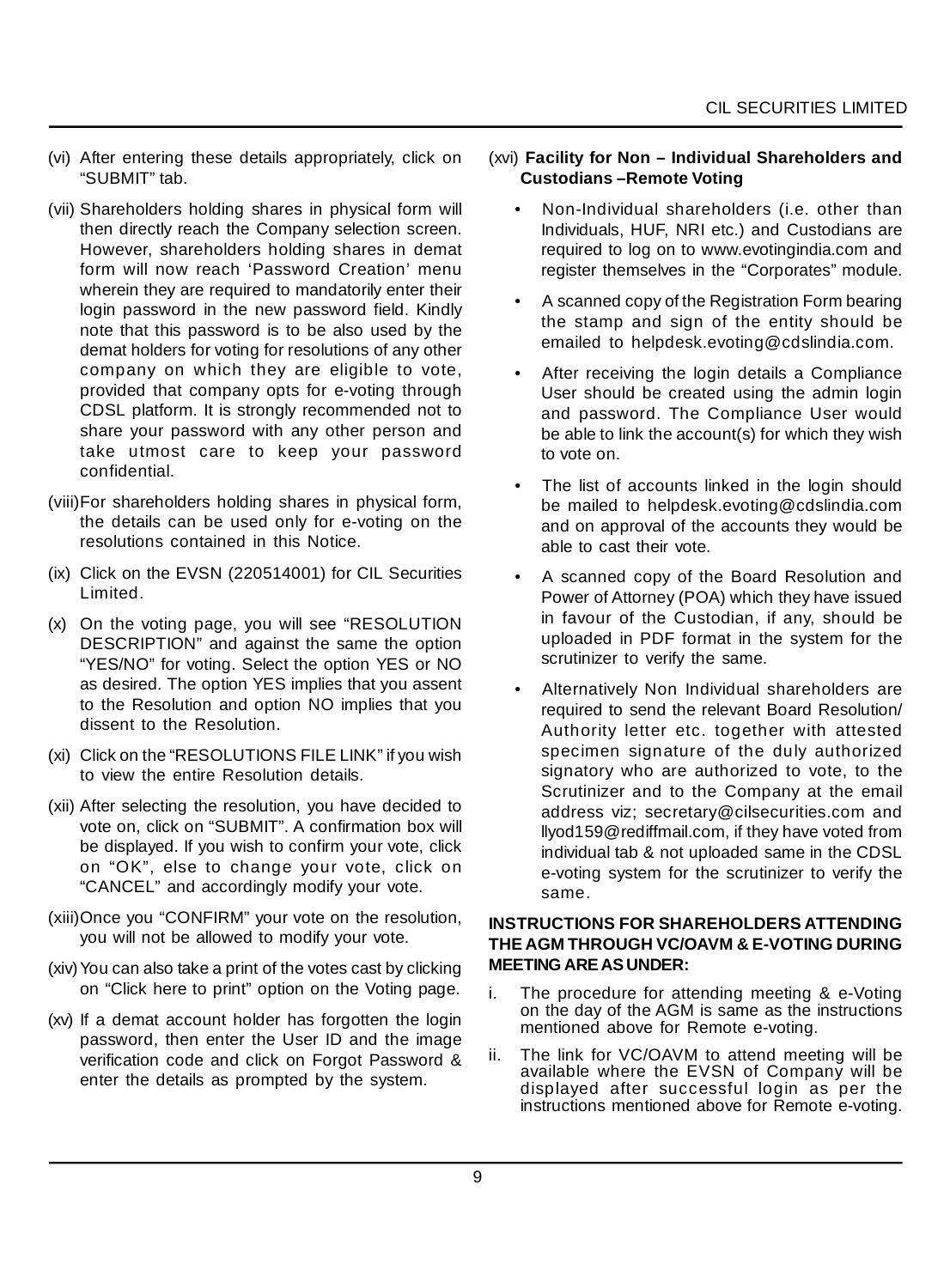- iii. Shareholders who have voted through Remote e-Voting will be eligible to attend the meeting. However, they will not be eligible to vote at the AGM.
- iv. Shareholders are encouraged to join the Meeting through Laptops/IPads for better experience.
- v. Further shareholders will be required to allow Camera and use Internet with a good speed to avoid any disturbance during the meeting.
- vi. Please note that Participants Connecting from Mobile Devices or Tablets or through Laptop connecting via Mobile Hotspot may experience Audio/Video loss due to Fluctuation in their respective network. It is therefore recommended to use Stable Wi-Fi or LAN Connection to mitigate any kind of aforesaid glitches.
- vii. Shareholders who would like to express their views/ask questions during the meeting may register themselves as a speaker by sending their request in advance between June 13, 2022 (10.00 am) to June 15, 2022 (5.00 pm), mentioning their name, demat account number/folio number, email id, mobile number at secretary@cilsecurities.com. The shareholders who do not wish to speak during the AGM but have queries may send their queries in advance between June 13, 2022 (10.00 am) to June 15, 2022 (5.00 pm),mentioning their name, demat account number/folio number, email id, mobile number at secretary@cilsecurities.com. These queries will be replied to by the company suitably by email.
- viii. Those shareholders who have registered themselves as a speaker will only be allowed to express their views/ask questions during the meeting.
- ix. Only those shareholders, who are present in the AGM through VC/OAVM facility and have not casted their vote on the Resolutions through remote e-Voting and are otherwise not barred from doing so, shall be eligible to vote through e-Voting system available during the AGM.
- x. If any Votes are cast by the shareholders through the e-voting available during the AGM and if the same shareholders have not participated in the meeting through VC/OAVM facility, then the votes cast by such shareholders shall be considered invalid as the facility of e-voting during the meeting is available only to the shareholders attending the meeting.

#### **PROCESS FOR THOSE SHAREHOLDERS WHOSE EMAIL/MOBILE NO. ARE NOT REGISTERED WITH THE COMPANY/DEPOSITORIES.**

- i. For Physical shareholders please provide necessary details like Folio No., Name of shareholder, scanned copy of the share certificate (front and back), PAN (self attested scanned copy of PAN card), AADHAR (self attested scanned copy of Aadhar Card) by email to rta@cilsecurities.com.
- ii. For Demat shareholders Please update your email id & mobile no. with your respective Depository Participant (DP)
- iii. For Individual Demat shareholders Please update your email id & mobile no. with your respective Depository Participant (DP) which is mandatory while e-Voting & joining virtual meetings through Depository.

If you have any queries or issues regarding attending AGM & e-Voting from the CDSL e-Voting<br>System, you can write an email to System, you can write an email to helpdesk.evoting@cdslindia.com or contact at 022- 23058738 and 022-23058542/43.

All grievances connected with the facility for voting by electronic means may be addressed to Mr. Rakesh Dalvi, Sr. Manager, (CDSL) Central Depository Services (India) Limited, A Wing, 25th Floor, Marathon Futurex, Mafatlal Mill Compounds, N M Joshi Marg, Lower Parel (East), Mumbai - 400013 or send an email to helpdesk.evoting@cdslindia.com or call on 022- 23058542/43.

#### **EXPLANATORY STATEMENT**

Annexed to the Notice convening the 33rd Annual General Meeting to be held on Friday, June 17, 2022:

#### **Item No. 4**

The Members of the Company at the 28th Annual General Meeting ('AGM') held on September 28, 2017 approved the appointment of M/s. Sridhar Jhawar and Associates, Chartered Accountants (FRN: 016921S), as the Auditors of the Company for a period of five years from the conclusion of the said AGM. M/s. Sridhar Jhawar and Associates will complete their present term on conclusion of this AGM in terms of the said approval and Section 139 of the Companies Act, 2013 ('the Act') read with the Companies (Audit and Auditors) Rules, 2014.

The Board of Directors of the Company ('the Board'), on the recommendation of the Audit Committee ('the Committee'), recommended for the approval of the Members, the appointment of M/s. Ramkishore Jhawar and Associates, Chartered Accountants (FRN: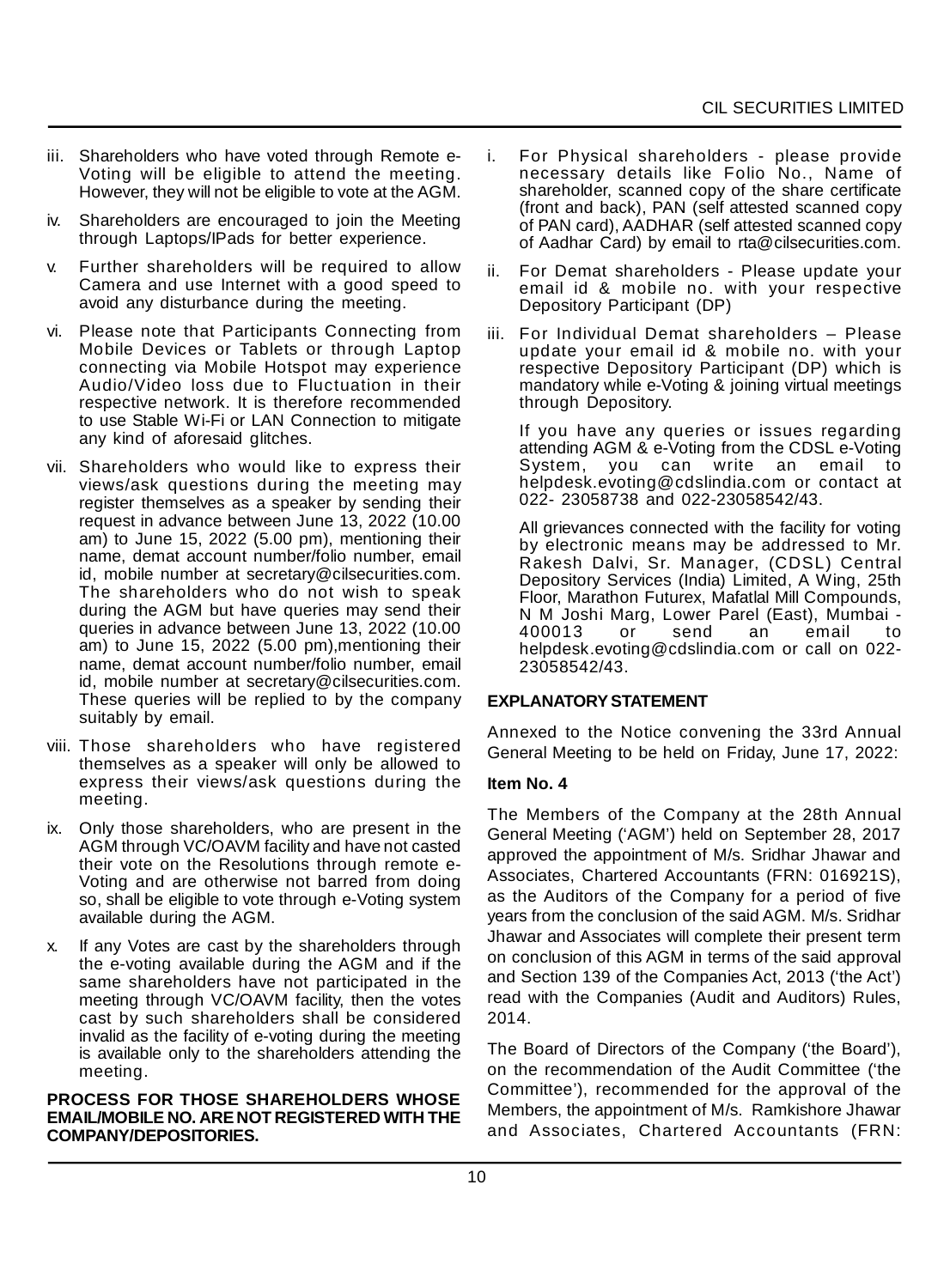003016S), as the Auditors of the Company for a period of five years from the conclusion of the 33rd AGM till the conclusion of the 38th AGM at such remuneration as may be decided by the Board of Directors.

M/s. Ramakrishore Jhawar and Associates is in practice since 34 years in the field of Statutory Audit, Direct taxation and litigation of high profile cases. The firm also has extensive experience in the audit of stock broking companies.

The Committee considered various parameters like capability to serve a diverse and complex business landscape as that of the Company, audit experience in the Company's operating segments, market standing of the firm, clientele served, technical knowledge etc., and found M/s. Ramkishore Jhawar and Associates to be best suited to handle the scale, diversity and complexity associated with the audit of the financial statements of the Company.

M/s. Ramkishore Jhawar and Associates has given its consent to act as the Auditors of the Company and have confirmed that the said appointment, if made, will be in accordance with the conditions prescribed under Sections 139 and 141 of the Companies Act, 2013.

None of the Directors and Key Managerial Personnel of the Company, or their relatives, is interested in this Resolution. The Board recommends passing of the Ordinary Resolution set out at item no. 4 of the Notice.

## **Item No. 5**

Mr. Ashok Kumar Inani (DIN: 00223069) was reappointed as the W hole-time Director and CFO designated as Director- Finance/CFO of the Company by the Members by way of Special Resolution passed at the 29th AGM of the Company held on September 29, 2018 for a period of 5 years from November 03, 2017 to November 02, 2022.

Accordingly, his tenure is expiring on November 02, 2022, and the Board of Directors based on the recommendation of the Nomination & Remuneration Committee has re-appointed Mr. Ashok Kumar Inani as W hole-time Director and CFO designated as Director- Finance/CFO of the Company, subject to the approval of the Members of the Company, upon the following terms and conditions to be incorporated in the appointment agreement to be entered into between the Company and Mr. Ashok Kumar Inani.

| Sr. No.        | <b>Particulars</b>                                                                                                                                                                                                                                                                                                                                                                                                      |  |
|----------------|-------------------------------------------------------------------------------------------------------------------------------------------------------------------------------------------------------------------------------------------------------------------------------------------------------------------------------------------------------------------------------------------------------------------------|--|
| 1              | Mr. Ashok Kumar Inani shall act as "Director-Finance/CFO" of the Company for a further period of 2<br>(two) years from November 03, 2022 to November 02, 2024.                                                                                                                                                                                                                                                          |  |
| $\mathcal{P}$  | Mr. Ashok Kumar Inani shall be liable to retire by rotation pursuant to the provisions of the Companies<br>Act, 2013.                                                                                                                                                                                                                                                                                                   |  |
| 3              | Mr. Ashok Kumar Inani shall be Key Managerial Person (KMP) in terms of the provisions of Section 203<br>of the Companies Act, 2013.                                                                                                                                                                                                                                                                                     |  |
| $\overline{4}$ | Remuneration payable to Mr. Ashok Kumar Inani - Consolidated Salary of Rs. 1,04,000/- per month or<br>such higher amount as may be approved by the Board from time to time.                                                                                                                                                                                                                                             |  |
| 5              | The above remuneration payable to Mr. Ashok Kumar Inani is subject to the condition that the total<br>remuneration including all the perquisites shall not exceed 10% of the net profits collectively payable<br>to all the Managing Directors / Whole-time Directors as calculated in accordance with Section 198 of<br>the Companies Act, 2013 or any amendment thereto or any other provisions as may be applicable. |  |
| 6              | In the event of absence or inadequacy of profits in any financial year, Mr. Ashok Kumar Inani will be paid<br>the above salary as minimum remuneration and in addition thereto the perquisites not exceeding the<br>limits specified under Schedule V of the Companies Act, 2013.                                                                                                                                       |  |
| $\overline{7}$ | Mr. Ashok Kumar Inani shall not be entitled to sitting fees for attending Meetings of the Board or<br>Committee thereof.                                                                                                                                                                                                                                                                                                |  |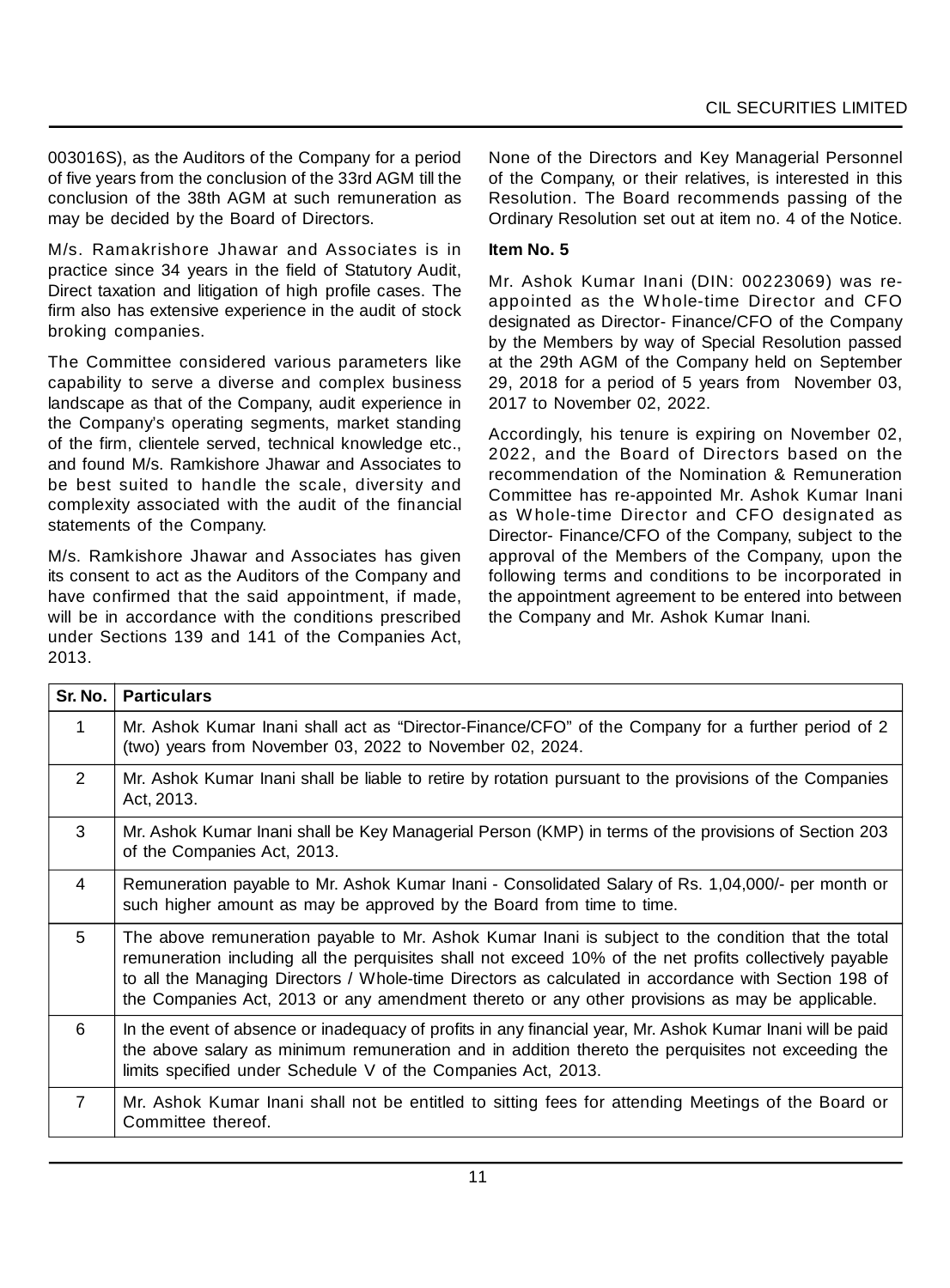8 The terms and conditions of appointment and remuneration given herein may be altered and varied from time to time by the Board of Directors of the Company as it may, at its discretion deem fit, so as not to exceed the limits specified in Schedule V to the Companies Act, 2013 (including any statutory modification or reenactment thereof, for the time being in force) or any amendments made thereto from time to time and acceptance of the appointee.

The Company has received consent from him to act as W hole-time Director and CFO designated as Director- Finance/CFO of the Company along with a declaration to the effect that he is not disqualified to act as such.

Copy of the draft appointment agreement of Mr. Ashok Kumar Inani setting out the terms and conditions of reappointment is available for inspection by the Members of the Company, without any fees, at the Registered Office of the Company between 11.00 a.m. and 01.00 p.m. on all working days up to the date of the Meeting.

Information pursuant to Regulation 36(3) of the SEBI (Listing Obligations and Disclosure Requirements) Regulations, 2015 read with Secretarial Standard on General Meetings issued by ICSI with respect to reappointment of Mr. Ashok Kumar Inani is annexed to this Notice.

After taking into consideration, the recommendation made by the Nomination & Remuneration Committee along with skills, experience, knowledge and performance evaluation report of Mr. Ashok Kumar Inani, the Board of Directors recommends the Special Resolution set out at Item No. 5 for the approval of the Members.

Except Mr. Ashok Kumar Inani, being the proposed appointee, None of the Directors and Key Managerial Personnel of the Company, or their relatives, is interested in this Resolution.

**214, Raghava Ratna Towers, CIL SECURITIES LIMITED Chirag Ali lane, Abids, Hyderabad-500 001**

**Place: Hyderabad K. K. Maheshwari**

**Registered office By Order of the Board of Directors of**

**Date: April 28, 2022 Chairman & Managing Director DIN: 00223241**